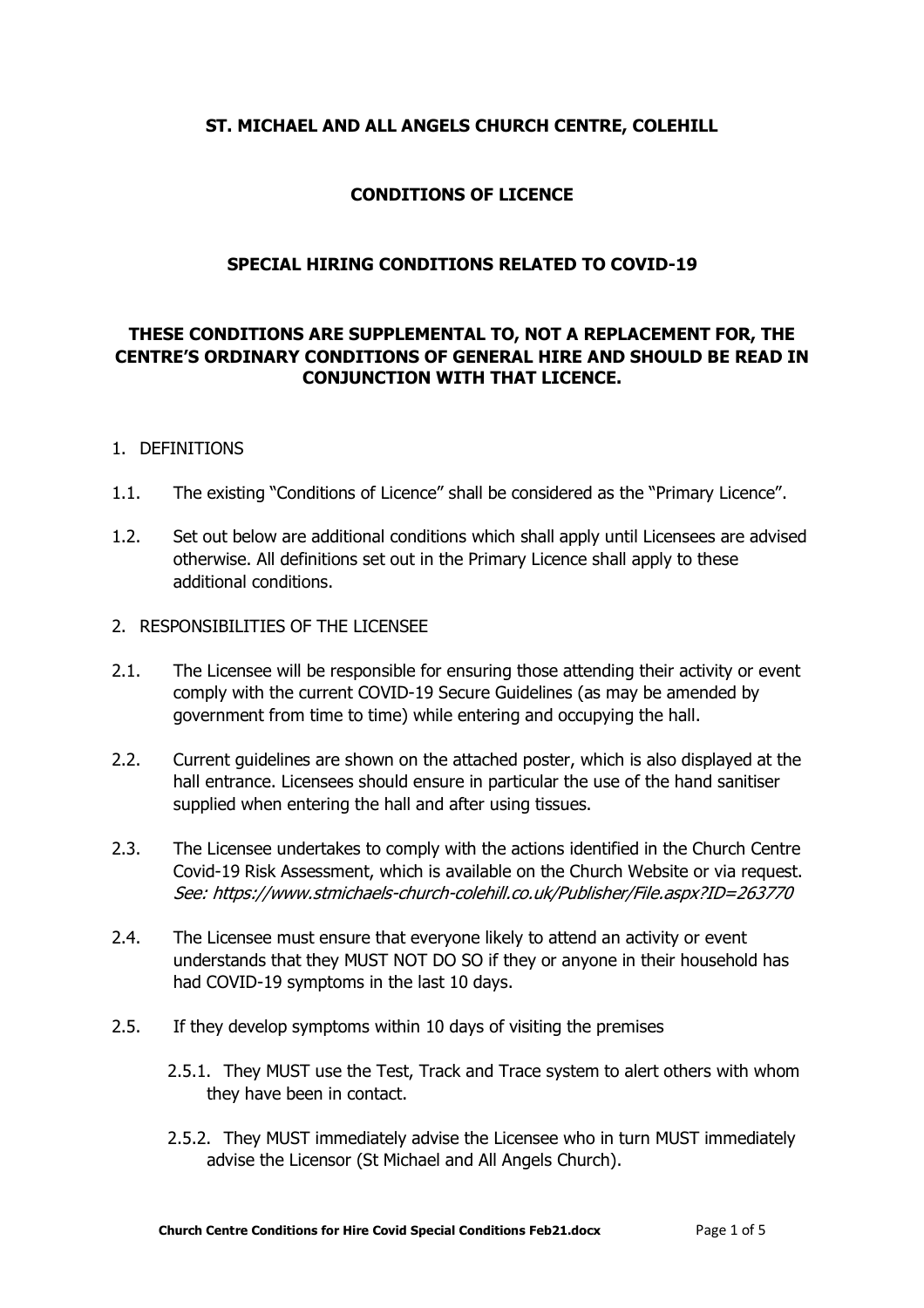2.6. The Licensee is asked to keep a record of the name and contact telephone number or email of all those who attend your event for a period of 3 weeks after the event and provide the record to NHS Track and trace if required. (Please note: People are not obliged to provide details)

# 3. CLEANING AND WASTE DISPOSAL

- 3.1. The Licensee will be responsible for ensuring that door handles, light switches, window catches, equipment, toilet handles and seats, wash basins and all surfaces likely to be used during the period of hire are cleaned before other members of the group or organisation arrive and to keep the premises clean through regular cleaning of surfaces during the hire, paying particular attention to wash hand basins and kitchen sinks (if used), using the products supplied. You will be required to clean again on leaving.
- 3.2. **Take** care cleaning electrical equipment. Use cloths do not spray!
- 3.3. The Licensee will be responsible for the disposal of all rubbish created during the hire, including tissues and cleaning cloths, by placing them in the rubbish bags provided.

#### 4. VENTILATION

4.1. The Licensee must ensure that the premises are kept well ventilated throughout the hire, with windows and doors (except Fire Doors) open as far as convenient. You will be responsible for ensuring they are all securely closed on leaving.

# 5. CAPACITY

- 5.1. The Licensee will ensure that no more than the capacity shown below in para 5.2 in total attend the activity/event, in order that social distancing can be maintained. This should include organisers, presenters as well as guests/members.
- 5.2. The capacity is set at: 5.2.1. Main Hall – 30 persons 5.2.2. Alec Moore Room – 6 persons
- 5.3. The Licensee will ensure that everyone attending maintains 2m social distancing while waiting to enter the premises, observes the one-way system within the premises, and as far as possible observes social distancing of 1m plus mitigation measures when using more confined areas (e.g. moving and stowing equipment, accessing toilets) which should be kept as brief as possible.
- 5.4. The Licensee will make sure that no more than two people use each suite of toilets at one time.
- 5.5. No more than two individuals, specified by the Licensee, will be allowed access to the kitchen area.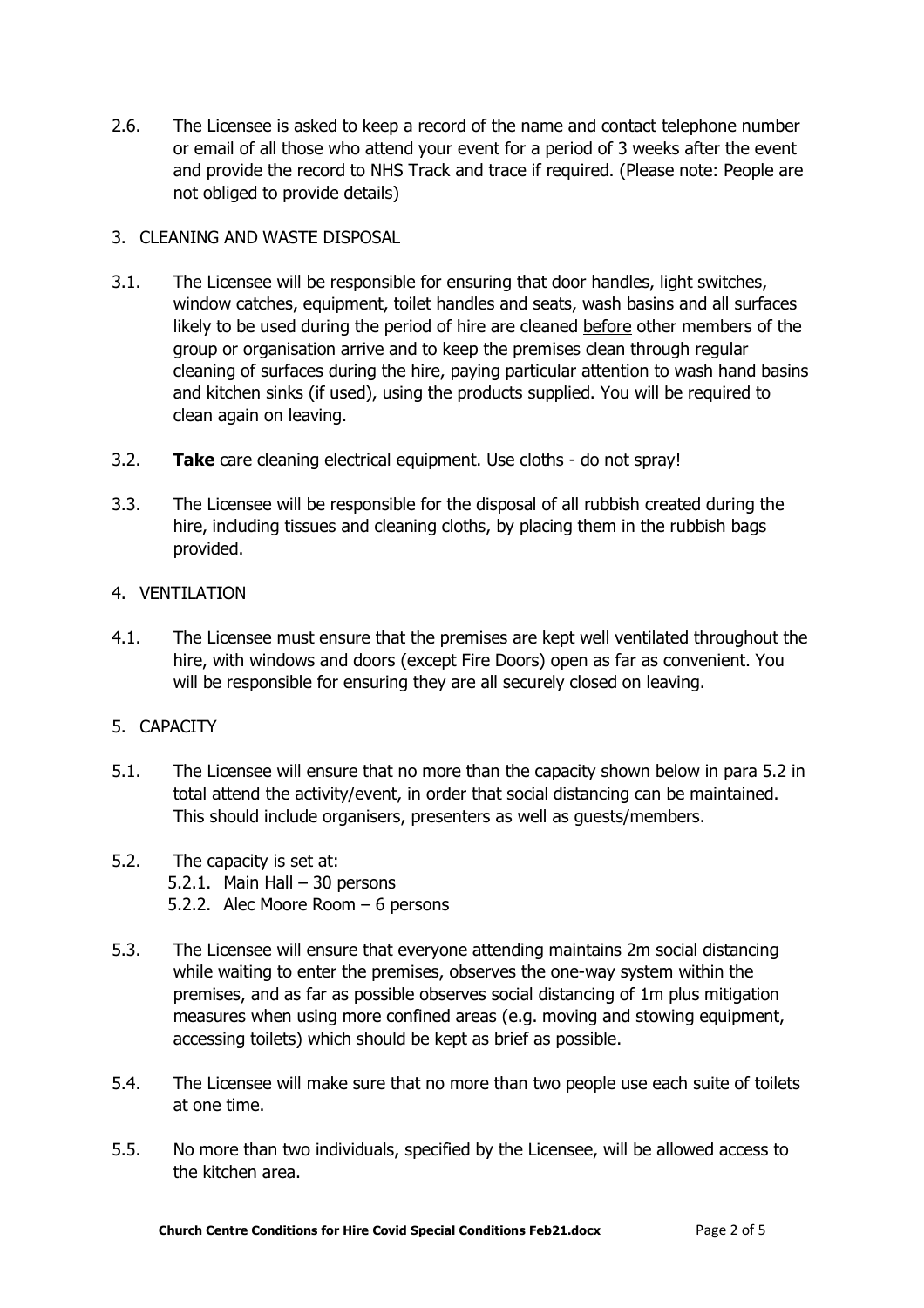### 6. VULNERABLE PERSONS

- 6.1. The Licensee will take particular care to ensure that social distancing is maintained for any persons aged 70 or over or who are likely to be clinically more vulnerable to COVID-19. This should include, for example, keeping a 2m distance around them when going in and out of rooms and ensuring they can access the toilets, kitchen or other confined areas without others being present. For some people, passing another person in a confined space is less risky, but for older and more vulnerable people that should be avoided.
- 7. POSITIONING OF TABLES AND CHAIRS
- 7.1. The Licensee should ensure that furniture or the arrangement of the room is positioned as far as possible to facilitate social distancing of 2m between individual people or groups of up to two households or 1m with mitigation measures such as:
	- 7.1.1. Seating side by side rather than face to face with at least one empty chair between each person or household group, rather than face-to-face, and with good ventilation.
	- 7.1.2. If tables are being used, you will place them so as to maintain social distancing across the table between people from different household groups who are face-to-face e.g. using a wide U-shape.
- 8. PROVISION OF REFRESHMENTS
- 8.1. The Licensee will be responsible for ensuring that all crockery and cutlery is washed hygienically in the dishwasher, dried and stowed away after use. You will bring your own clean tea towels, so as to reduce risk of contamination between hirers, and take them away.
- 9. ACTION TO BE TAKEN IF SOMEONE BECOMES UNWELL
- 9.1. In the event of someone becoming unwell with suspected Covid-19 symptoms while at the Centre:
	- 9.1.1. All other users present should be asked to leave immediately following paragraph 9.2.2 guidance.
	- 9.1.2. The individual concerned becomes the responsibility of the Licensee .
- 9.2. Ask others in the group
	- 9.2.1. To provide contact details if you do not have them
	- 9.2.2. To leave the premises, observing the usual hand sanitising and social distancing precautions, and advise them to launder their clothes when they arrive home.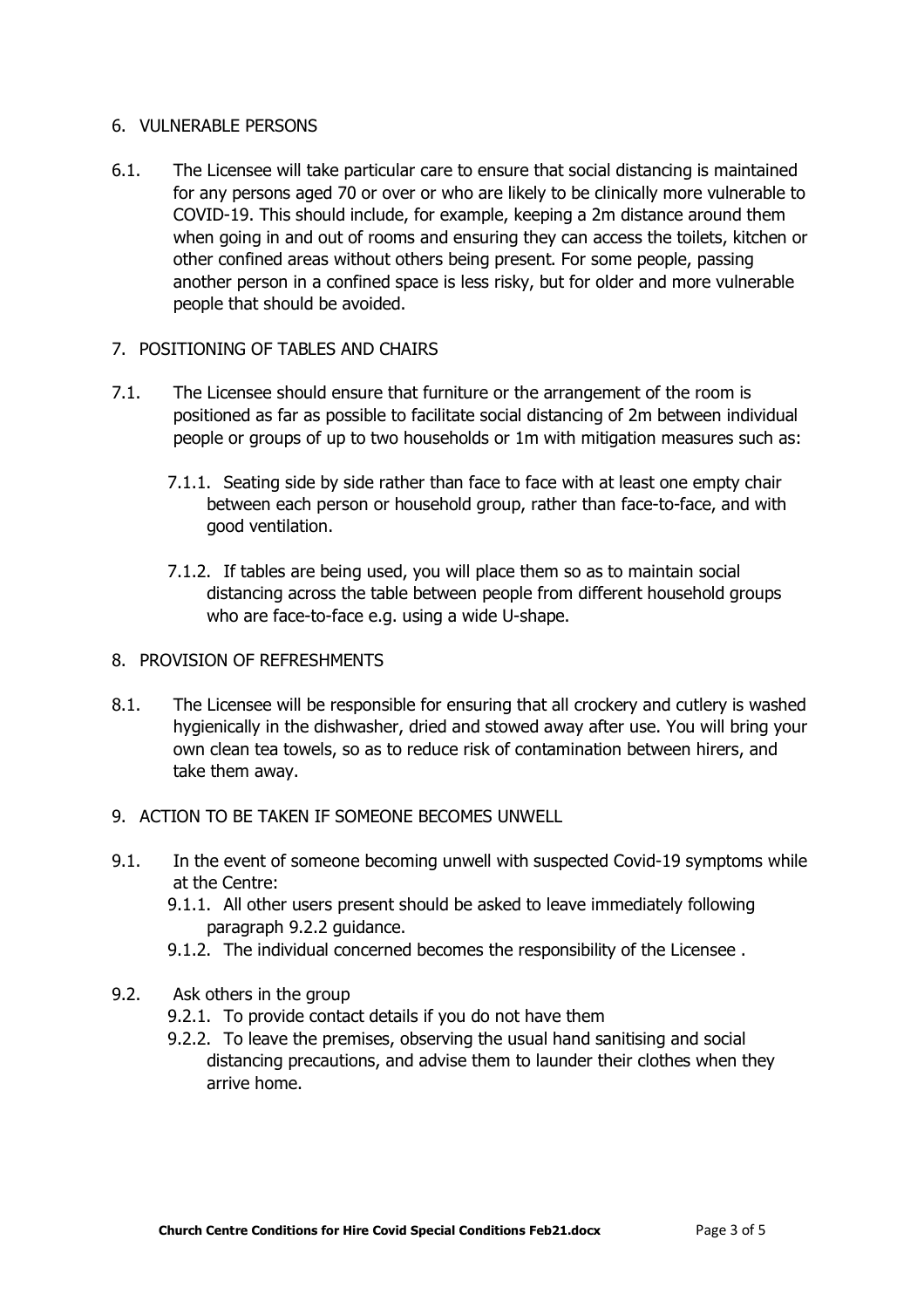9.3. Notify the Licensor (St Michael and All Angels Church) immediately on 01202 883721 (Vicar – Suzanne Pattle) OR 01202 842261 (Lindsay Wood – Churchwarden) OR 01202 880455 (Marjorie Shaw – Churchwarden).

## 10. EXERCISE OR PERFORMING ARTS ACTIVITIES

- 10.1. The Licensee should ensure they organise the activity in accordance with guidance issued by the relevant governing body for your sport or activity.
- 10.2. If Users bring their own equipment:
	- 10.2.1. Users should ensure they have sanitised that equipment
	- 10.2.2. You will ask those attending to bring their own equipment and not share it with other members or
	- 10.2.3. You will avoid as far as possible using equipment which is difficult to clean.
	- 10.2.4. You will ensure that any equipment you provide is cleaned before use and before being stored.

#### 11. RIGHT OF LICENSOR TO CLOSE THE CHURCH CENTRE

- 11.1. The Licensor shall have the right to close the Centre:
	- 11.1.1.If there are safety concerns relating to COVID-19, for example, if someone who has attended the hall develops symptoms and thorough cleansing is required **or**
	- 11.1.2.If it is reported that the Special Hiring Conditions above are not being complied with, whether by you or by other hirers, **or**
	- 11.1.3.In the event that public buildings are asked or required to close again.
- 11.2. If this is necessary, we will do our best to inform you promptly and you will not be charged for this hire.
- 11.3. In the event that the Church Centre has to be closed through the negligence of the Licensee or by failure to comply with these Conditions of Hire or by failing to comply with conditions required by law, the Licensor may seek compensation from the Licensee.